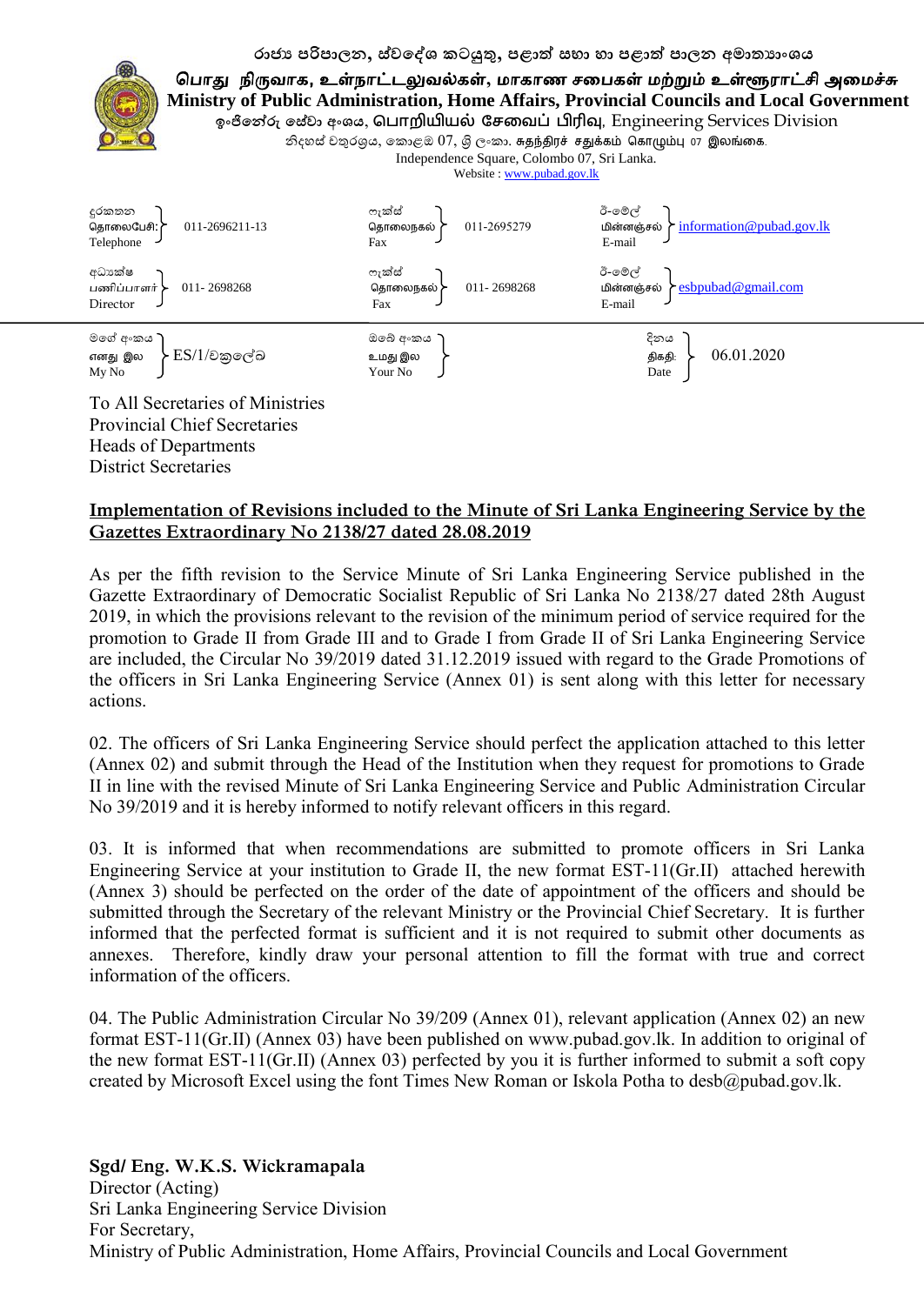### **Application for Promotion of Officers in Grade III of Sri Lanka Engineering Service to Grade II According to the Pub.Ad. Circular No. 39/2019**

# **Part I**

| 01. |  |
|-----|--|
|     |  |
|     |  |

- 02. (a) Present post and department : ........................................................................................... ................................................................................................................................................ (b) Official Address: ..............................................................................................................
- 03. Method of recruitment to Sri Lanka Engineering Service : Open basis / Limited basis
- 04. Whether the officer has passed the following examinations?

| Examination                                             | Date of passing |
|---------------------------------------------------------|-----------------|
| First efficiency bar examination                        |                 |
| Proficiency in other official languages (Sinhala/Tamil) |                 |

- 05. Date on which the officer becomes entitled to be placed on Grade II of Sri Lanka Engineering Service : .............................................................................................................
- 06. (a) Whether you have earned all the salary increments on prescribed date during five years immediately preceding the date of promotion to Grade II? .................................................... (b) Whether you have been subjected to a disciplinary punishment for any offence committed during the five years immediately preceding the date of promotion? ................................. (if so, furnish relevant particulars) ........................................................................................ ................................................................................................................................................
- 07. Present annual salary: ............................................................................................................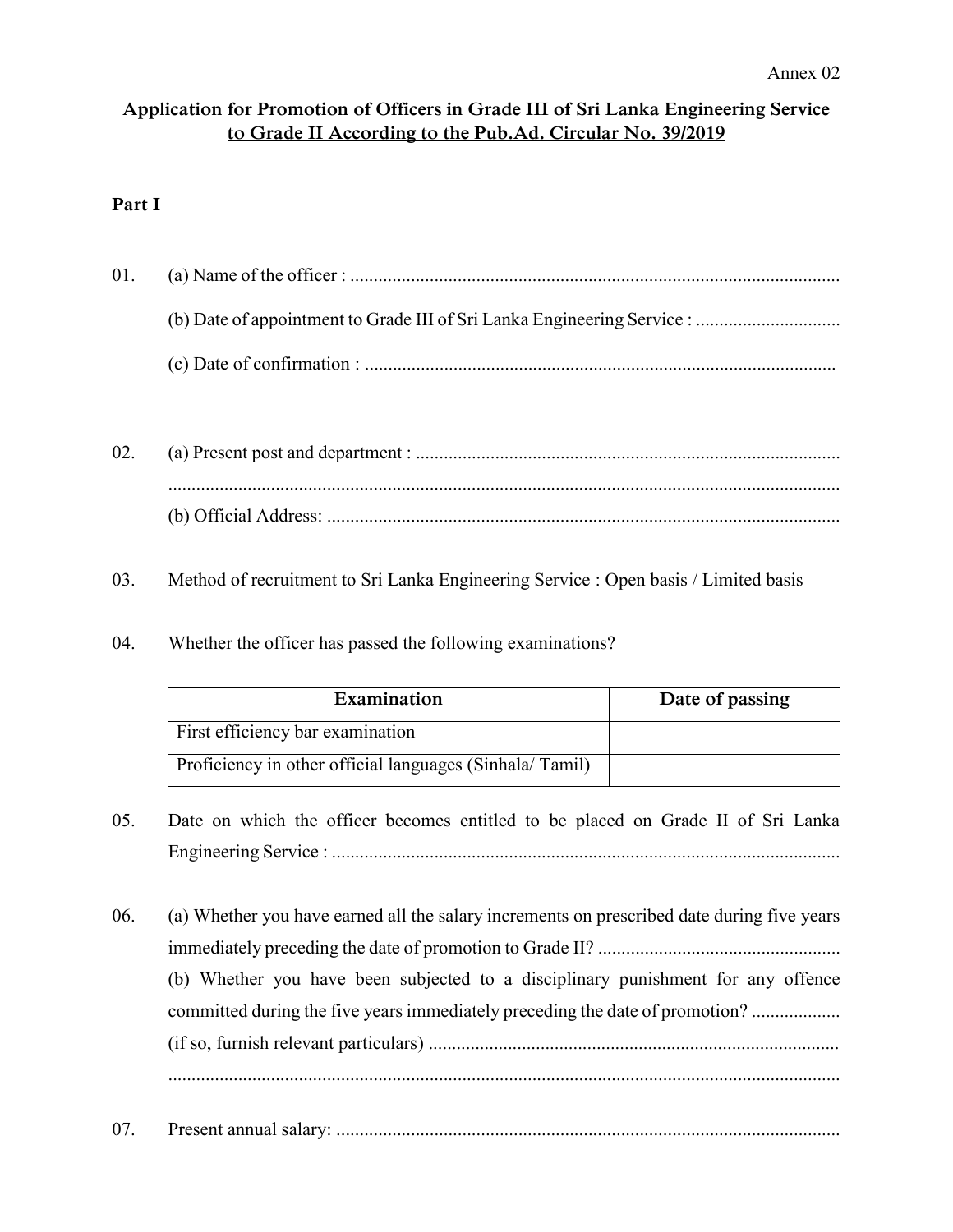08. Whether you have obtained no – pay leave or half – pay leave from the date of appointment to Sri Lanka Engineering Service up to date? ......................................................................... (If so, furnish relevant particulars) ........................................................................................ ................................................................................................................................................

I hereby state that I have possessed qualifications to be promoted to Grade II of Sri Lanka Engineering Service on the date indicated in Para 5 above and the particulars indicated from 01 to 08 are true and correct to the best of my knowledge.

Date :................................. ................................................

Signature of Applicant

**Part II**

#### **Certification of the Head of the Department**

(Department Heads should bear the entire responsibility regarding the following information.)

- Has / has not completed a satisfactory service of 06 years from the date of appointment,
- Has /has not earned all due salary increments during the period of 6 year immediately preceding the date on which the officer becomes eligible for promotion,

| Year | Has / has not earned salary increments |
|------|----------------------------------------|
|      |                                        |
|      |                                        |
|      |                                        |
|      |                                        |
|      |                                        |
|      |                                        |
|      |                                        |

 Has / has not achieved satisfactory or a higher level performance in terms of the approved performance appraisal scheme during a period of six (06) years preceding the date of promotion,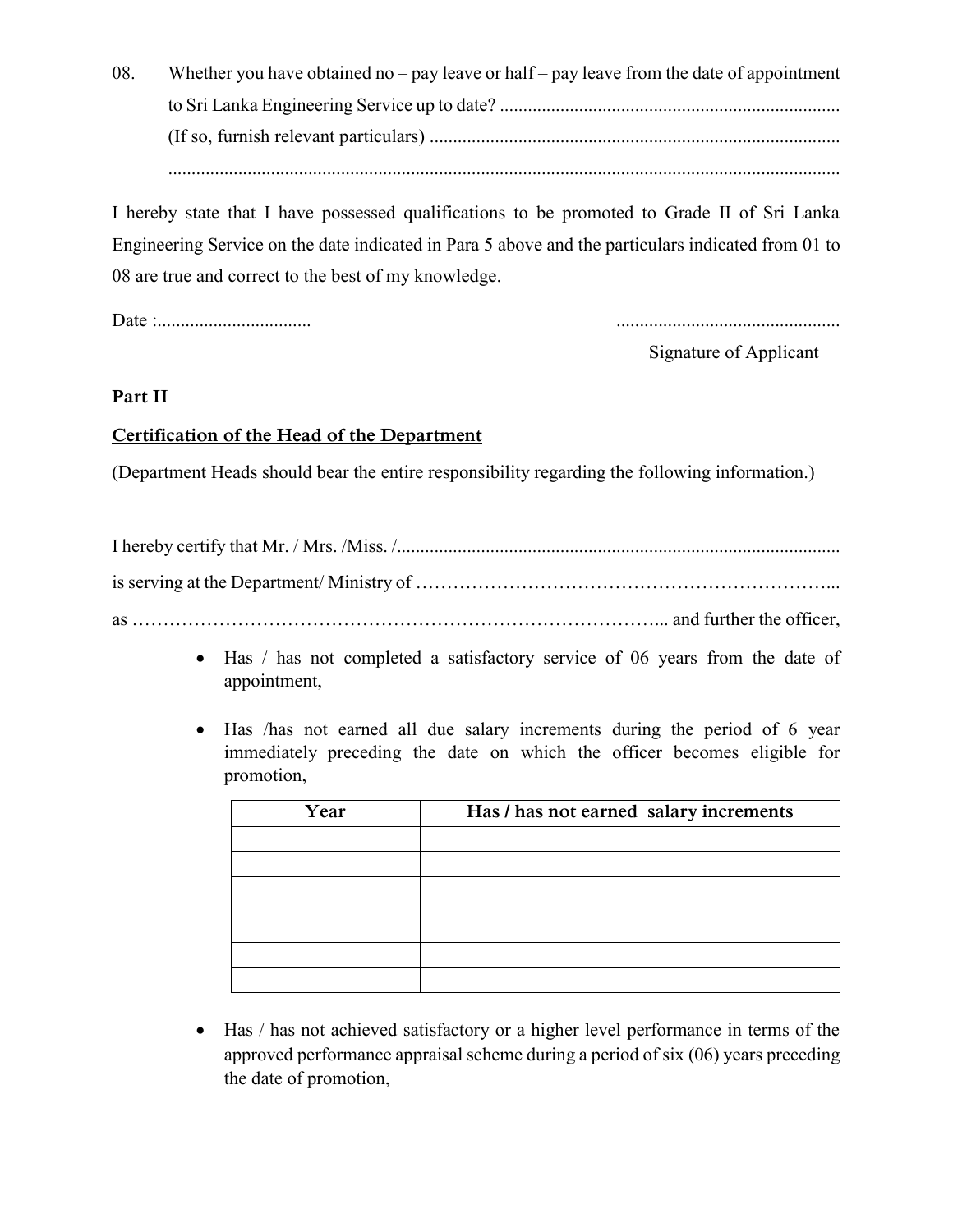| Year | Has / has not achieved satisfactory or a higher level<br>performance in terms of the approved performance<br>appraisal<br>[Mentioned as Satisfactory $(S)$ / Above Average $(A)$ /<br>Excellent $(E)$ ] |  |  |  |  |  |  |  |  |
|------|---------------------------------------------------------------------------------------------------------------------------------------------------------------------------------------------------------|--|--|--|--|--|--|--|--|
|      |                                                                                                                                                                                                         |  |  |  |  |  |  |  |  |
|      |                                                                                                                                                                                                         |  |  |  |  |  |  |  |  |
|      |                                                                                                                                                                                                         |  |  |  |  |  |  |  |  |
|      |                                                                                                                                                                                                         |  |  |  |  |  |  |  |  |
|      |                                                                                                                                                                                                         |  |  |  |  |  |  |  |  |
|      |                                                                                                                                                                                                         |  |  |  |  |  |  |  |  |

- Has / has not taken disciplinary action against the officer and there is/isn't any intention to take disciplinary action against the officer,
- has not obtained no-pay leave and further has / has not obtained no-pay leave or leave on half pay from …………… to ……………
- I hereby recommend promotion of this officer to Grade II of Sri Lanka Engineering Service from ………………….. since the officer's work, attendance and conduct are satisfactory.

Date : ............................ ..........................................................

Signature and official stamp of the

Head of the Department

\* Delete the words inapplicable.

#### **Part III**

I hereby recommend / do not recommend promotion of Mr. / Mrs. / Miss. ..……………………………………………………….. to Grade II of Sri Lanka Engineering Service from ……………………..

Date : ............................ ............................................................................

Signature and official stamp of the Secretary / Chief Secretary